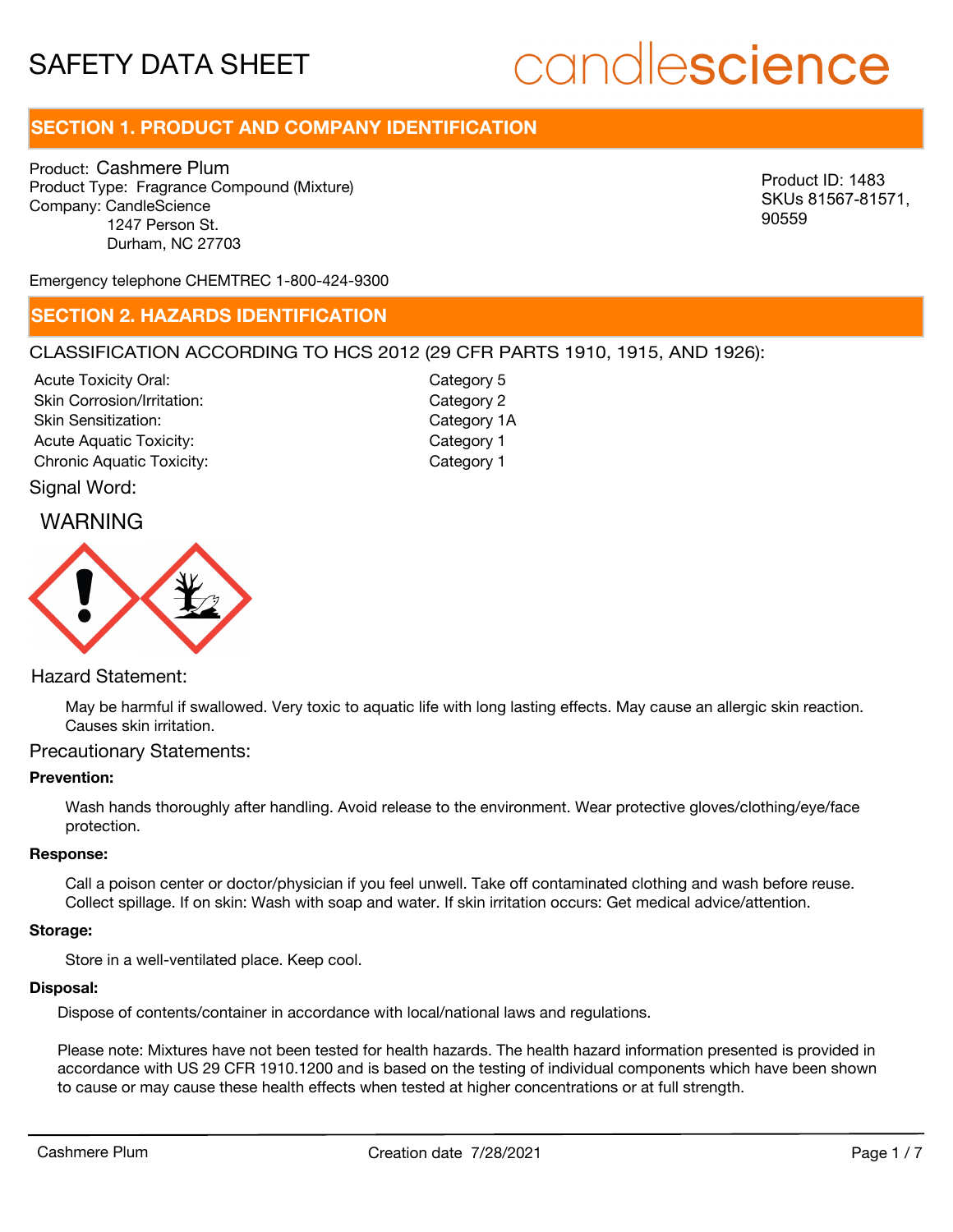# candlescience

# **SECTION 3. COMPOSITION/INFORMATION ON INGREDIENT**

| Hazardous components                                                            | CAS No.        | Weight %   |
|---------------------------------------------------------------------------------|----------------|------------|
| 2-acetyl-1,2,3,4,5,6,7,8-octahydro-2,3,8,8-tetra-methylnaphtalene (main isomer) | 54464-57-2     | $20 - 30$  |
| Benzyl benzoate                                                                 | $120 - 51 - 4$ | $5 - 10$   |
| 2-Phenoxyethanol                                                                | 122-99-6       | $5 - 10$   |
| Ethylene brassylate                                                             | 105-95-3       | $1 - 5$    |
| Methyl dihydrojasmonate                                                         | 24851-98-7     | $1 - 5$    |
| 4-(p-Hydroxyphenyl)-2-butanone                                                  | 5471-51-2      | $1 - 5$    |
| Ethyl maltol                                                                    | 4940-11-8      | $1 - 5$    |
| 1-2,6,6-trimethyl-3-cyclohexen-1-yl-2-buten-1-one                               | 57378-68-4     | $\leq$ 1   |
| 2-tert-Butylcyclohexyl acetate                                                  | $88 - 41 - 5$  | $\leq 1$   |
| 2,4-Dimethyl-4-phenylitetrahydrofuran                                           | 82461-14-1     | $\leq 1$   |
| Bergamot oil                                                                    | 8007-75-8      | $\leq 1$   |
| Benzyl acetate                                                                  | $140 - 11 - 4$ | $\leq 0.1$ |
| Coumarin                                                                        | $91 - 64 - 5$  | $\leq 0.1$ |
| Dihydromyrcenol                                                                 | 18479-58-8     | $\leq 0.1$ |
| 2,4-dimethylcyclohex-3-ene-1-carbaldehyde                                       | 68039-49-6     | $\leq 0.1$ |

# **SECTION 4. FIRST AID MEASURES**

### Inhalation:

If inhaled, remove to fresh air. If not breathing, give artificial respiration. If breathing is difficult, give oxygen. Seek medical attention immediately.

# Skin contact:

Wash affected areas with soap and water. Seek medical advice if symptoms persist or develop. Remove contaminated clothes.

# Eye contact:

Flush immediately with cold water for at least 15 minutes. Remove contact lenses. Seek medical advice if symptoms persist or develop.

# Ingestion:

Do not induce vomiting unless advised by poison control or physician. Never give anything by mouth to an unconscious person. Seek medical attention immediately.

# Most important symptoms:

N/A

Indication of immediate medical attention: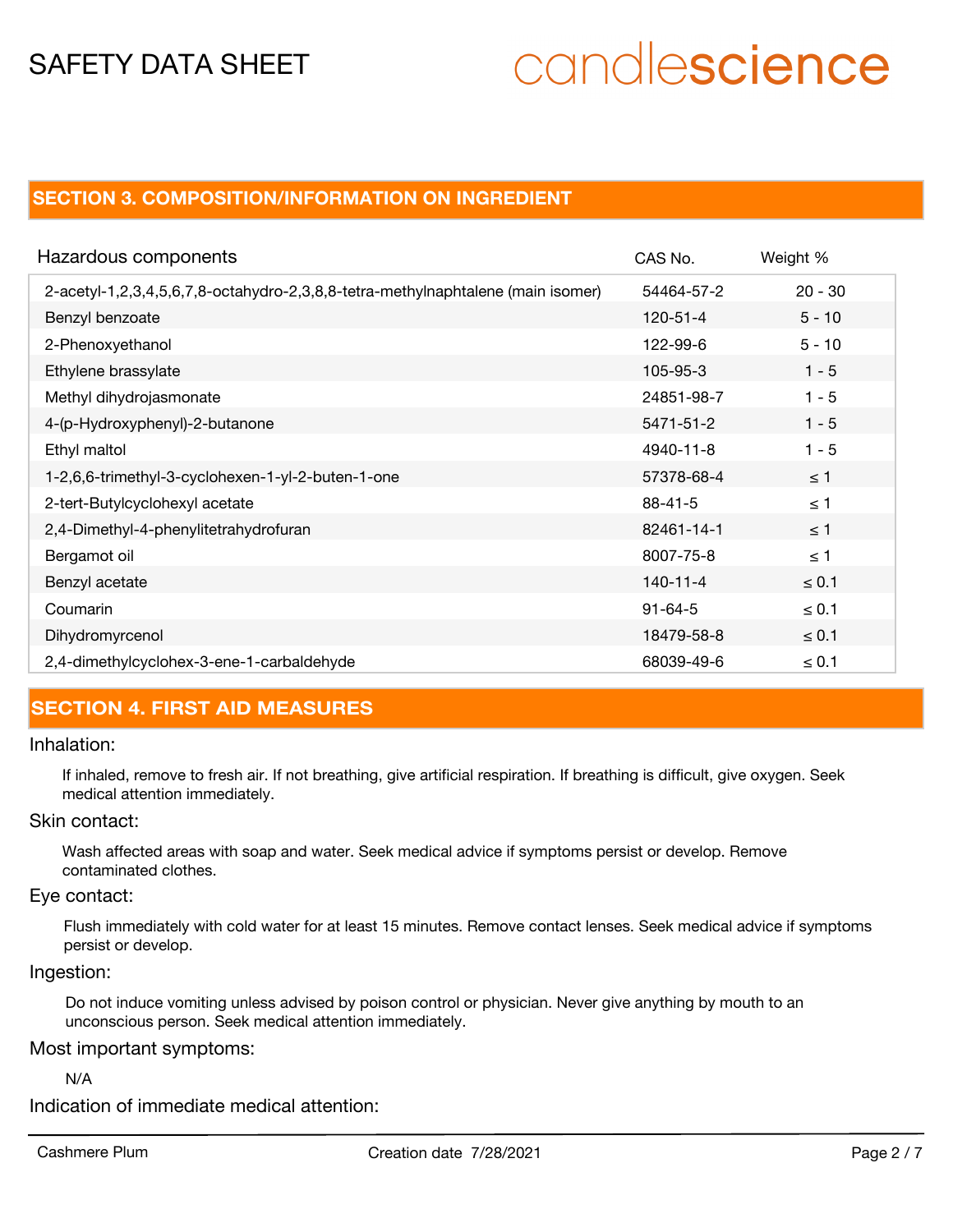# candlescience

Treat symptomatically.

General information:

If medical advice/attention is needed, have this safety data sheet or label at hand and seek medical advice immediately.

# **SECTION 5. FIREFIGHTING MEASURES**

### Suitable extinguishing media:

Foam, carbon dioxide, or dry chemical.

# Unsuitable extinguishing media:

Avoid use of water in extinguishing fires.

# Specific hazards:

During fire, gases hazardous to health may be formed. Do not allow run-off from fire fighting to enter drains or water courses.

Special fire fighting procedures:

Wear self-contained breathing apparatus for firefighting. Move containers from fire area if it can be done safely. Use water spray jet to protect personnel and to cool endangered containers.

# **SECTION 6. ACCIDENTAL RELEASE MEASURES**

### Personal precautions, protective equipment and emergency procedures:

Evacuate personnel to safe areas. Remove all sources of ignition. Ensure adequate ventilation. Keep people away from and upwind of spill/leak. Wear appropriate protective equipment and clothing during clean-up.

# Environmental precautions:

Do not allow to enter into soil/subsoil. Do not allow to enter into surface water or drains. Dispose of in accordance with local regulations. Local authorities should be advised if significant spillage cannot be contained.

# Methods and materials for containment and cleaning up:

Soak up with inert absorbent material (e.g. sand, silica gel, vermiculite). Keep in suitable and closed containers for disposal. Clean contaminated floors and objects thoroughly while observing environmental regulations.

# **SECTION 7. HANDLING AND STORAGE**

### Precautions for safe handling:

Avoid contact with skin and eyes. Avoid prolonged inhalation of vapors. Wash hands and other exposed areas with mild soap and water before eating, drinking or smoking and when leaving work. Handle in accordance with good industrial hygiene and safety practices.

Conditions for safe storage, including any incompatibilities:

Store in tightly closed and upright container in a cool, dry, ventilated area. Store away from light, heat, and sources of ignition.

# **SECTION 8. EXPOSURE CONTROLS/PERSONAL PROTECTION**

# Exposure Guidelines:

ACGIH: Benzyl acetate (CAS 140-11-4) TWA 10 ppm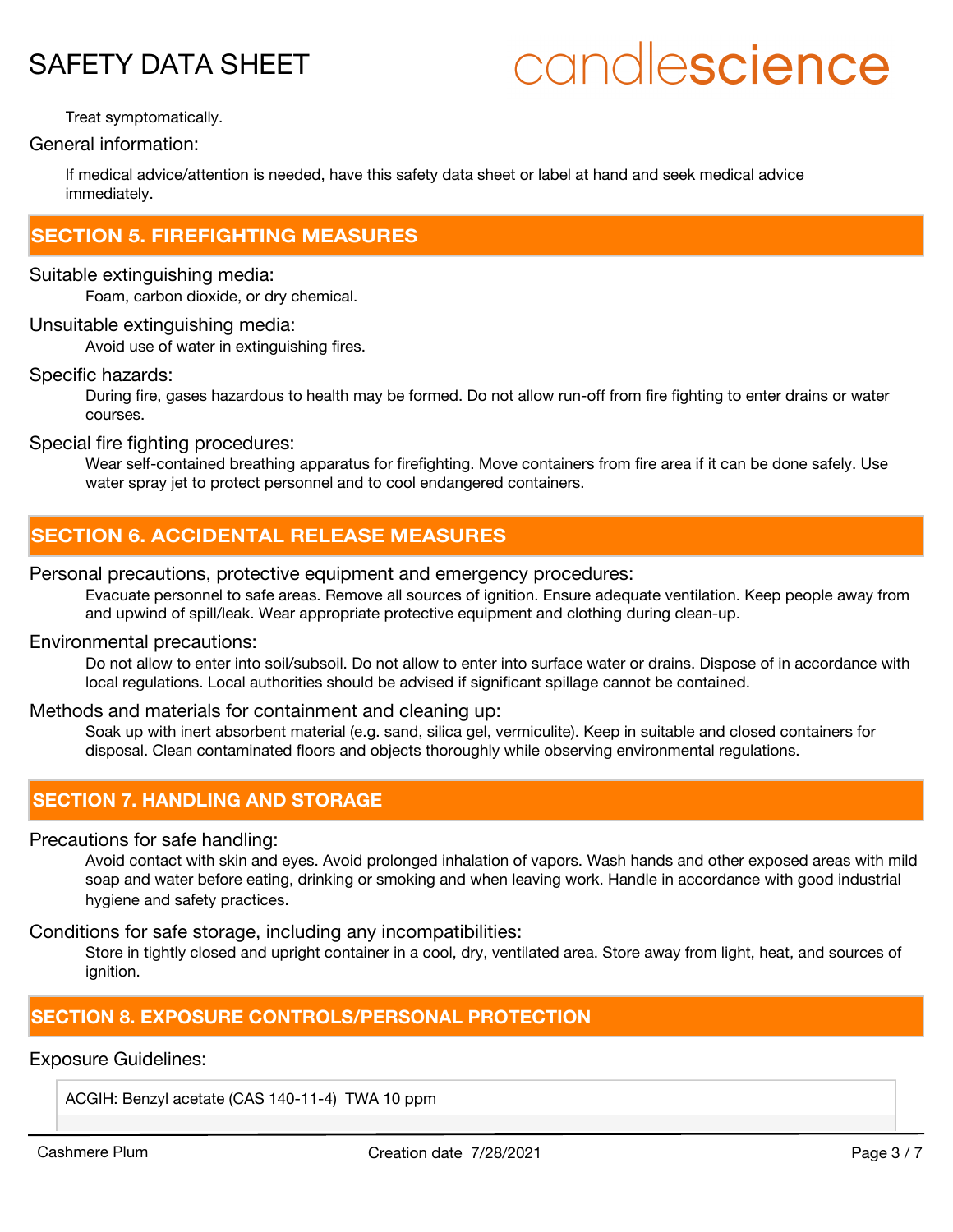# candlescience

CAL PEL: Benzyl acetate (CAS 140-11-4) PEL 10ppm (61 mg/m<sup>3</sup>)

# Appropriate Engineering Controls:

# **Ventilation:**

Use engineering controls to maintain airborne levels below exposure limit requirements or guidelines. If there are no applicable exposure limit requirements or guidelines, use only with adequate ventilation. Local exhaust ventilation may be necessary for some operations.

# Personal Protective Equipment:

### **Eye protection:**

Ensure that eyewash stations and safety showers are close to the workstation location. Chemical resistant goggles must be worn.

#### **Hand protection:**

Wear chemical resistant gloves suitable for this material as determined by a hazard assessment. Gloves should be discarded and replaced if there is any indication of degradation or chemical breakthrough.

#### **Skin and body protection:**

Wear protective clothing suitable for this material as determined by a hazard assessment.

#### **Respiratory protection:**

Respiratory protection should be worn when workplace exposures exceed exposure limit requirements or guidelines. If there are no applicable exposure limits or guidelines, use an approved respirator where there is a potential for adverse effects, including but not limited to respiratory irritation or odor, where indicated or required by the exposure assessment. Selection of air-purifying or positive-pressure supplied air will depend on the results of the exposure assessment which includes an evaluation of the specific operations and the actual or potential airborne concentrations. The type of cartridge or filter to be used must be selected and approved for the chemical, class, or classes of chemicals likely to be encountered in the workplace. For emergency conditions, use an approved positive-pressure self-contained breathing apparatus.

### **General hygiene considerations:**

Handle in accordance with good industrial hygiene and safety practice. Remove contaminated clothing and protective equipment before entering eating areas. Wash hands before breaks and immediately after handling the product.

# **SECTION 9. PHYSICAL AND CHEMICAL PROPERTIES**

| Appearance:                                     | Liquid                             |  |  |
|-------------------------------------------------|------------------------------------|--|--|
| Color:                                          | Yellow                             |  |  |
| Odor:                                           | Characteristic                     |  |  |
| Odor threshold:                                 | N/A                                |  |  |
| pH:                                             | N/A                                |  |  |
| Melting point:                                  | N/A                                |  |  |
| Boiling point:                                  | N/A                                |  |  |
| Flashpoint:                                     | 100 $\degree$ C<br>212 $\degree$ F |  |  |
| Evaporation Rate (Butyl Acetate $= 1$ ):<br>N/A |                                    |  |  |
| Flammability (solid, gas):                      | N/A                                |  |  |
| Upper lower flammability or explosive limits:   | N/A                                |  |  |
| Vapor density (Air=1):                          | > 1                                |  |  |
|                                                 |                                    |  |  |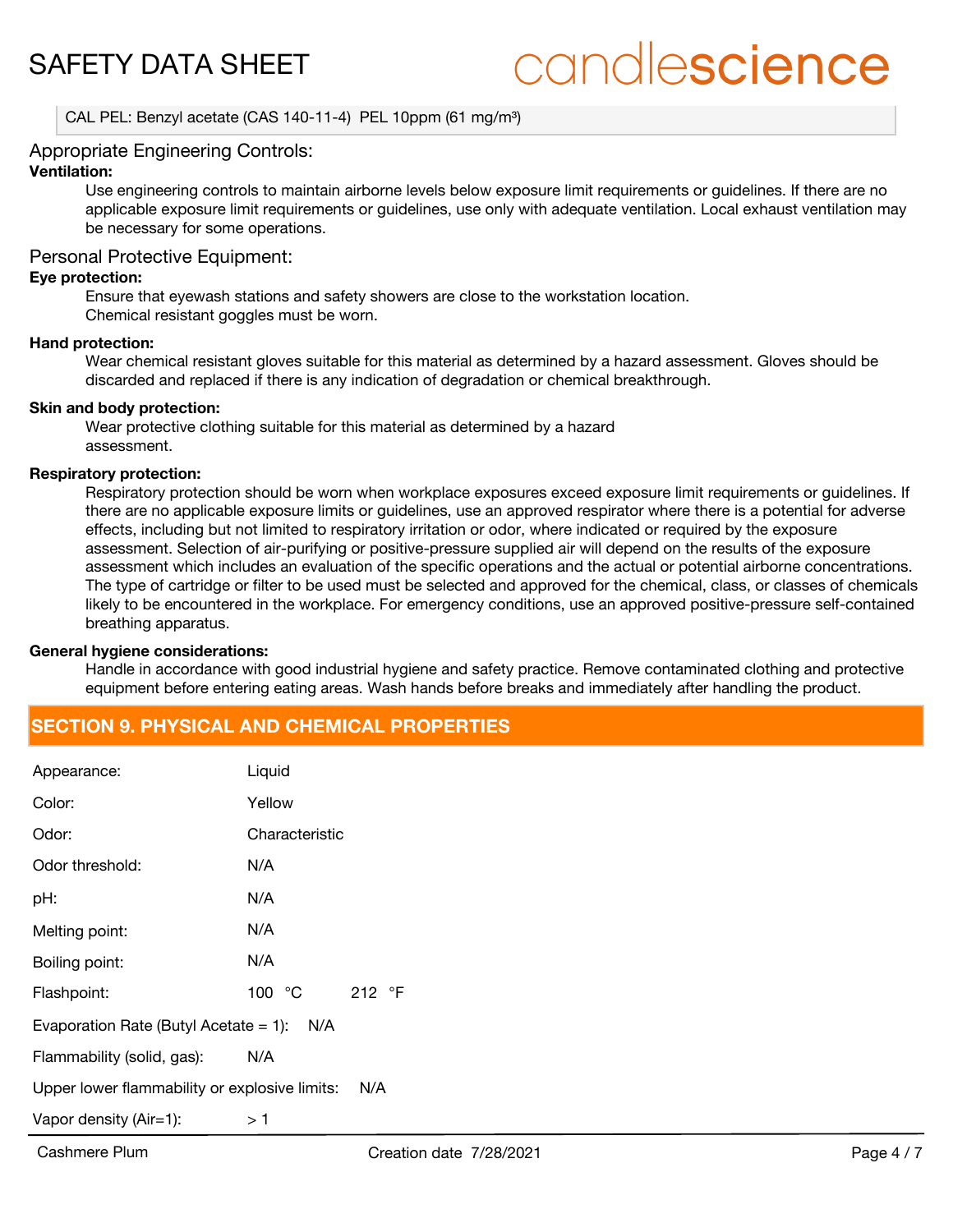# candlescience

| Vapor pressure:                         | 0.008 mmHg@20°C (calculated) |
|-----------------------------------------|------------------------------|
| Specific gravity (H2O=1):               | 0.994                        |
| Solubility in water:                    | No.                          |
| Solubility in other solvents:           | N/A                          |
| Partition coefficient: n-octanol/water: | N/A                          |
| Auto-ignition temperature:              | N/A                          |
| Decomposition temperature:              | N/A                          |
| Kinematic viscosity:                    | N/A                          |
| Dynamic viscosity:                      | N/A                          |
| Explosive properties:                   | N/A                          |
| Oxidizing properties:                   | N/A                          |
| Refractive index:                       | N/A                          |

# **SECTION 10. STABILITY AND REACTIVITY**

# **Chemical stability:**

The product is stable and non-reactive under normal conditions of use, storage and transport.

# **Possibility of hazardous reactions:**

Material is stable under normal conditions.

## **Conditions to avoid:**

Heat, flames and sparks. Temperature extremes and direct sunlight.

# **Incompatible materials:**

Strong oxidizing agents. Strong acids. Strong Bases.

## **Hazardous decomposition products:**

No hazardous decomposition products are known.

# **SECTION 11. TOXICOLOGICAL INFORMATION**

# **Acute oral toxicity:**

ATE >2000 mg/kg, ≤5000 mg/kg

# **Acute dermal toxicity:**

N/A

# **Acute inhalation toxicity:**

N/A

### **Skin corrosion/irritation:**

Causes skin irritation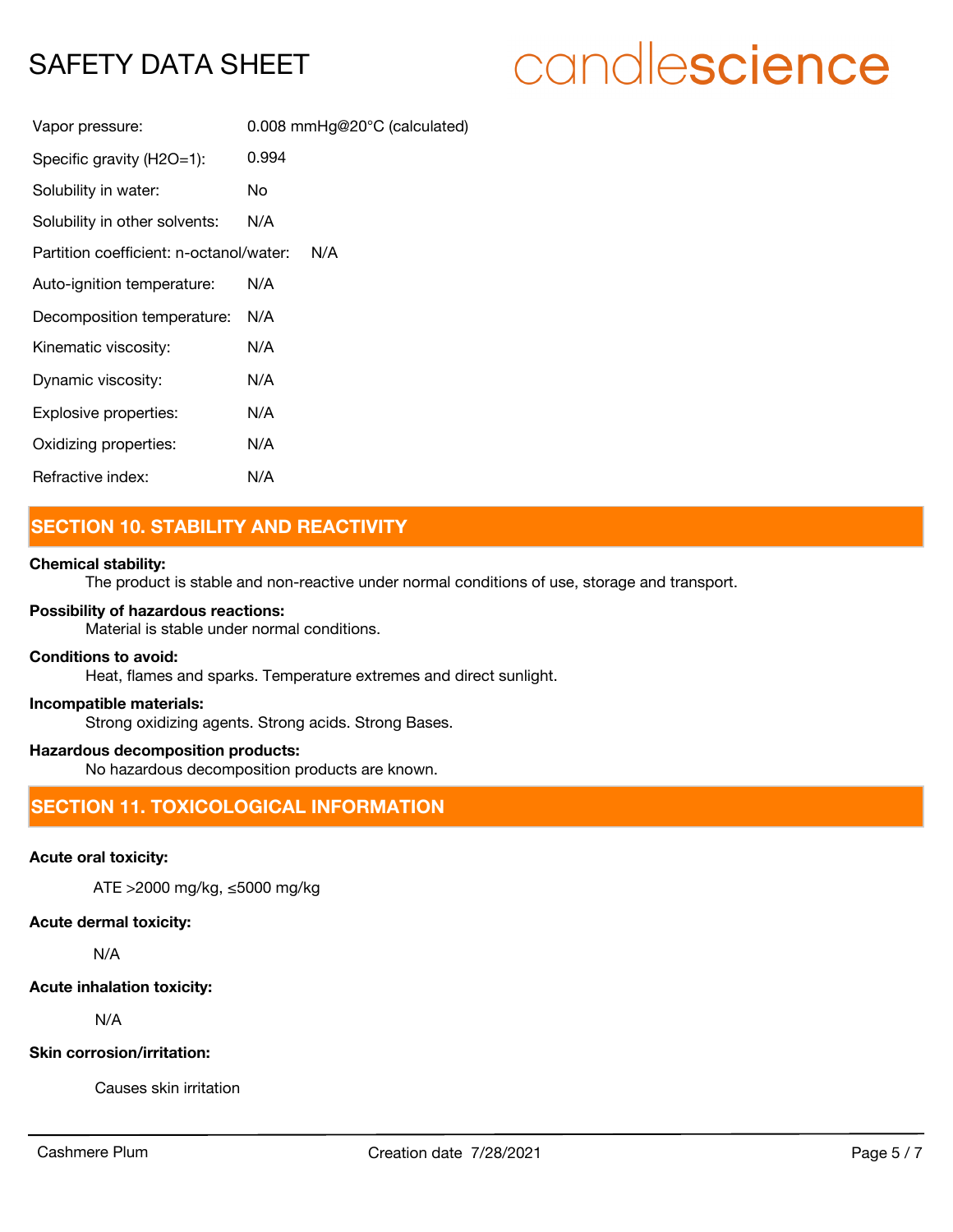# candlescience

### **Serious eye damage/eye irritation:**

N/A

### **Respiratory or skin sensitization:**

May cause an allergic skin reaction.

# **Mutagenicity:**

N/A

### **Reproductive toxicity:**

N/A

# **Carcinogenicity:**

N/A

Please note: Mixtures have not been tested for health hazards. The health hazard information presented is provided in accordance with US 29 CFR 1910.1200 and is based on the testing of individual components which have been shown to cause or may cause these health effects when tested at higher concentrations or at full strength.

# **SECTION 12. ECOLOGICAL INFORMATION**

### **Ecotoxicity:**

Very toxic to aquatic life with long lasting effects.

# **Persistence and Degradability:**

N/A

# **Bioaccumulation:**

N/A

# **Other Adverse Effects:**

N/A

# **SECTION 13. DISPOSAL CONSIDERATIONS**

### **Disposal instructions:**

Collect and reclaim or dispose in sealed containers at licensed waste disposal site. Do not allow this material to drain into sewers/water supplies. Do not contaminate ponds, waterways or ditches with chemical or used container. Dispose of contents/container in accordance with local/regional/national/international regulations.

### **Local disposal regulations:**

Dispose in accordance with all applicable regulations.

### **Hazardous waste code:**

The waste code should be assigned in discussion between the user, the producer and the waste disposal company.

## **Waste from residues/unused products:**

Dispose of in accordance with local regulations. Empty containers or liners may retain some product residues. This material and its container must be disposed of in a safe manner.

### **Contaminated packaging:**

Since emptied containers may retain product residue, follow label warnings even after container is emptied. Empty containers should be taken to an approved waste handling site for recycling or disposal.